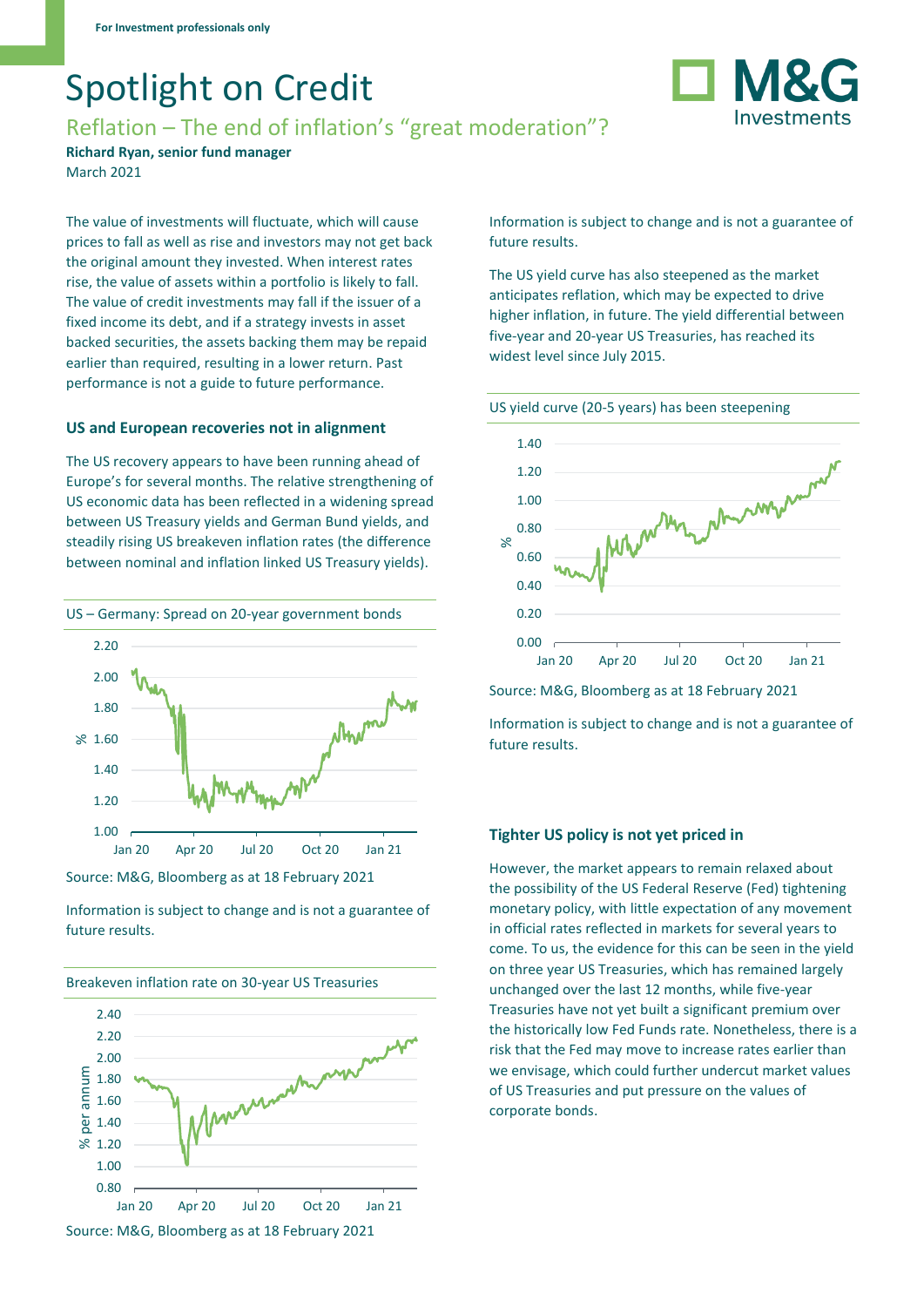US Treasury yields at short maturities remain low



Source: M&G, Bloomberg as at 18 February 2021

Information is subject to change and is not a guarantee of future results.

One may ask whether this represents the calm before an impending inflationary storm? The Fed now gives itself some latitude to allow inflation overshoots, following a period of inflation undershoots. However, we believe it is judicious to consider how much reflation one should be able to observe in the prices of risk assets before beginning to question the assumption that the Fed will not raise rates for some time yet.



Source: M&G, Bloomberg as at 18 February 2021

Information is subject to change and is not a guarantee of future results. Past performance is not a guide to future performance.

#### **Credit's yield has remained a central attraction**

In credit markets, investment strategies appear similarly anchored in a belief that current monetary policy, which is supportive of the market, is here to stay. Indeed, so ingrained is this belief that the rationale for investing in credit has been given its own acronym, "TINA" – There Is No Alternative. As a result, investors have driven spreads towards the low levels seen in recent years once again. There is no guarantee this sentiment is correct, however.

Investment grade credit: Index spreads to Govt bonds



Source: M&G, ICE BofA indices (Ref C0A0, ER00), Government option adjusted spread (OAS), as at 31 December 2020

Information is subject to change and is not a guarantee of future results. Past performance is not a guide to future performance.

The hunt for yield continues to drive investors to extend to longer maturities in an effort to capture greater yields. This continues to drive curves credit curves flatter.





Source: M&G, ICE BoA indices (Ref US BBB 10-15yr, C7A4; US BBB 1-5yr, CVA4; EUR BBB 10+yr, ER49; EUR BBB 1-5yr, ER4V), as at February 2021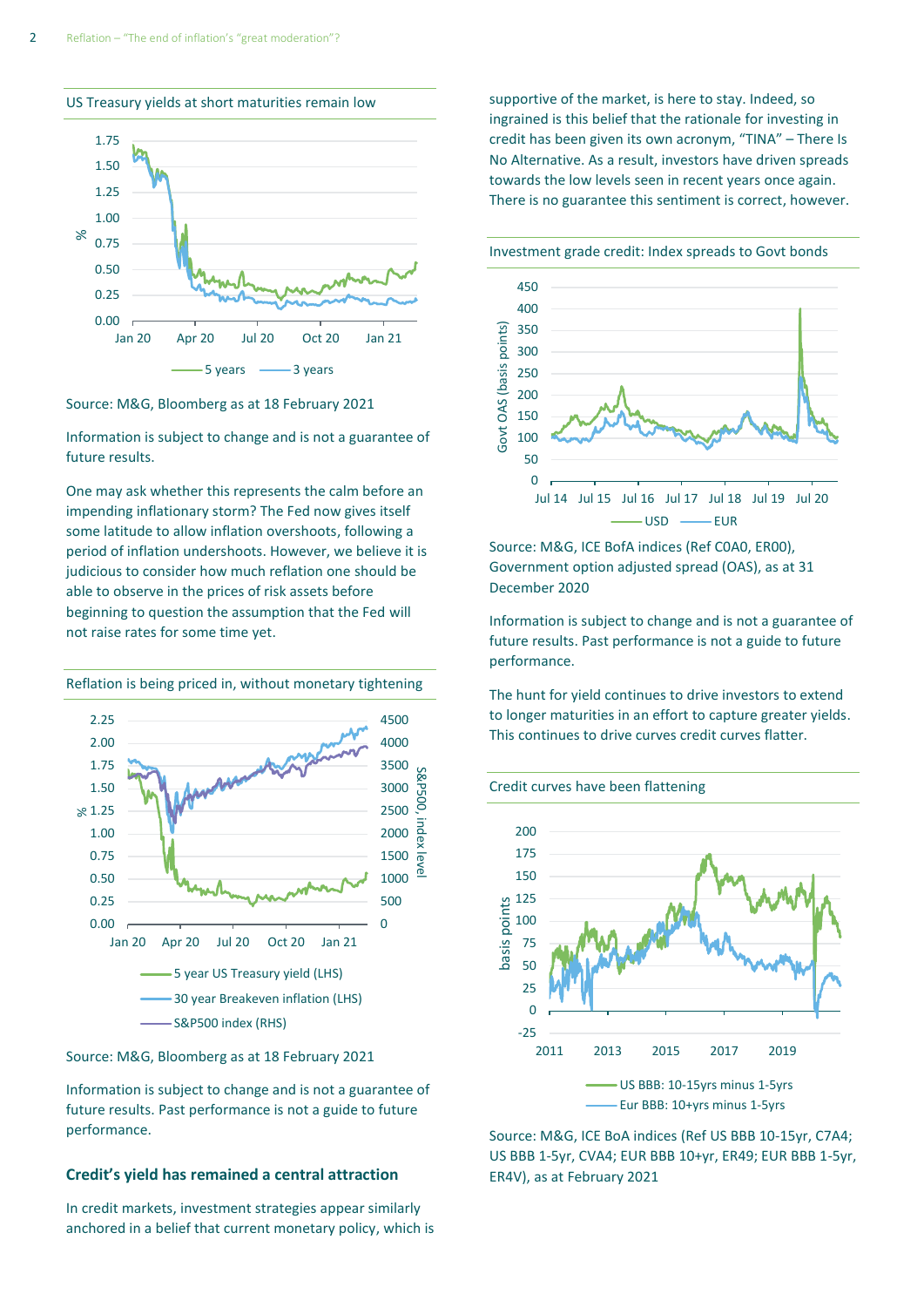Information is subject to change and is not a guarantee of future results. Past performance is not a guide to future performance.

#### **Are risks within credit building for investors?**

All of this is occurring at a time when both the interest rate and credit spread durations of the investment grade markets has been increasing, and corporate leverage is rising even as credit spreads tighten. We believe the risks associated with credit are rising, at the same time as the prospects for returns (seen in yields) have continued to decline.

Investment grade credit: Yields down, duration up







Source: M&G, ICE BofA indices (Ref ER00), as at 31 December 2020

Information is subject to change and is not a guarantee of future results. Past performance is not a guide to future performance.

As assets carry less interest, or provide a lower yield (often referred to as 'carry'), to cushion them from declining prices, credit investors are even more exposed to changes in yields and spreads. This effect may be compounded by longer durations, which increases the price sensitivity to those yield or spread changes.

On an absolute basis, using Euro Investment Grade markets as an example, a small change in yields over a 12 month horizon could result in a capital loss that would be considered significant by an investor.

Similarly, on a relative basis, breakeven spreads – the extent to which credit spreads can widen before an investor would be better served in holding an equivalent government bond, have fallen back to levels that prevailed when the pandemic began.



Source: M&G, ICE BofA indices (Ref. C0A0, ER00), data updated to 31 January 2021

Information is subject to change and is not a guarantee of future results. Past performance is not a guide to future performance.

### **Be prepared for the faith in credit to be tested**

We believe this means that the path for achieving positive excess returns from credit has become narrower. There is less yield cushion to offset the risks of falling bond prices. That risk is building on both sides of the macro argument:

The reflation trades could continue to gather pace, with central banks responding with monetary policy by moving interest rates higher or withdrawing direct intervention in markets. In that case, investors lose